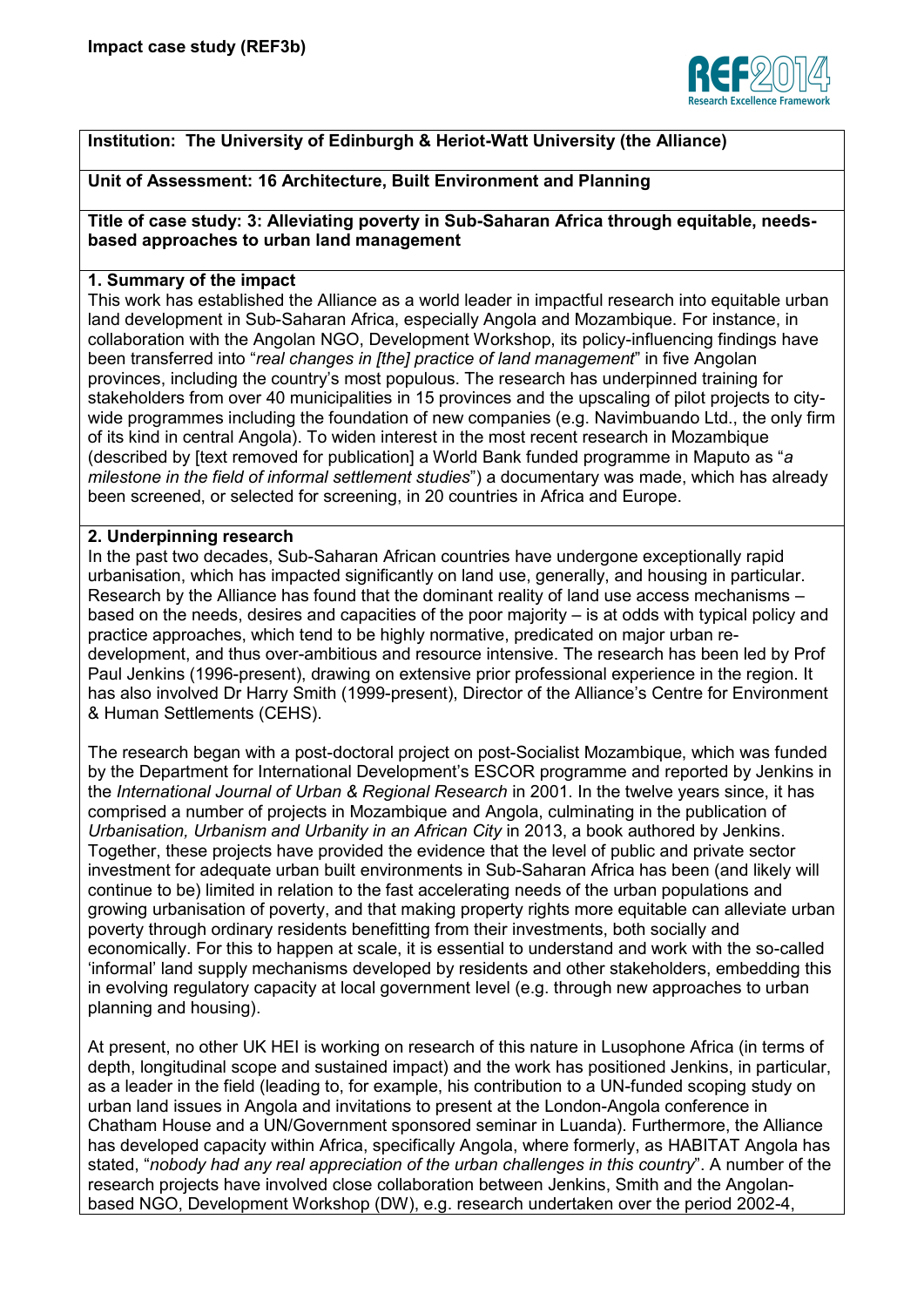

funded by the Department for International Development (DfID), which has been a key pathway to impact. In 2013, the Alliance also worked directly with the Huambo Municipal Administration on action-research to develop a strategy for the sustainable urban development of the city.

Significant outputs from the research include in-situ training courses, which have been devised and conducted for DW by the Alliance. In 2004, one such course addressed urban land and housing development strategies/practice for central, provincial and local government, the private sector and non-governmental organisations. It led to a number of pilot projects in Huambo (a key Angolan secondary urban area) and, over the following two years, Alliance training inputs were also provided to DW as the basis for a further study on informal rented housing in Angola. This work was funded by the International Development Research Centre of Canada and published in 2008.

Over the thirteen years of action-research, activity in Angola has overlapped with work in Mozambique. From 2009-2012, this was principally conducted as part of a large, international multi-disciplinary research programme on urban land and housing issues called Home Space in the African City. The research involved collaboration with Danish, Portuguese and Mozambican Universities, funded by the Danish Council for Independent Research. Jenkins designed the overall programme for the study, which incorporated unique longitudinal data from his two tranches of prior research in Maputo (including UN work in 1990), and was the project's Work Leader for Quality Control, Context and Synthesis.

## **3. References to the research**

## **Publications**

Jenkins, P (2001) Strengthening access to land for housing for the poor in Maputo, Mozambique, *International Journal of Urban & Regional Research* 25: 629–648. <http://dx.doi.org/10.1111/1468-2427.00333>

Smith H & Jenkins P (2013) Urban land access in Sub-Saharan Africa: the right to the city in postwar Angola, in I Boniburini, J Lemaire, L Moretto & H Smith (eds) *Le droit a la ville comme bien commun: Politiques sociales et planification urbaine, Les Cahiers d'Architecture No. 9*, La Cambre-Horta (ULB) & La Lettre Volee, Brussels, pp. 139-156. ISBN 9782873173951 in REF 2

Jenkins, P (2006) Informal human settlements: infernal and eternal? The role of research in policy advocacy and urban informal settlements in Angola, in Huchzemeyer & Karam (eds), *A Perpetual Challenge? Informal Settlements at the Local and Policy Level*  University of Cape Town Press, pp. 84-100. ISBN 9781919713946 [http://www.uctpress.co.za/catalogue/printpage.jsp?item\\_id=9185](http://www.uctpress.co.za/catalogue/printpage.jsp?item_id=9185)

Jenkins, P (2013) *Urbanisation, urbanism and urbanity in an African city: home spaces and house cultures*, Palgrave MacMillan, 'Africa Connects' series. ISBN: 978-1-137-38016-6 <http://us.macmillan.com/urbanizationurbanismandurbanityinanafricancity/PaulJenkins>

DW/CEHS (2005) TERRA. Urban Land reform in post-war Angola: research, advocacy and policy development, *Development Workshop Occasional Paper No. 5.* Available at: [http://www.mokoro.co.uk/files/13/file/lria/terra\\_chapter\\_10\\_and\\_11.pdf](http://www.mokoro.co.uk/files/13/file/lria/terra_chapter_10_and_11.pdf)

#### **4. Details of the impact**

The impact achieved by this body of work from 2008 onwards builds on the success of activities undertaken by the Alliance (through CEHS) and Development Workshop (DW) at the end of their collaborative DfID-funded project on urban land issues in Angola. The first of these accomplishments was influencing the *Lei de Terras de Angola* (Angola Land Law) of 2004, primarily through providing important empirical evidence for representation to parliament by civil society organisations. The Land Law was the first in Angola to be opened up to public consultation and paved the way for alternative rights to urban land for the poor majority to be recognised through subsequent state regulation and strategies. DW (see 5.1, below) has since been invited to work as Government Advisor on urban land regulations and testifies that…

"*At the time of writing* [July 2013]…*key elements* [of the law], *such as the creation of special land*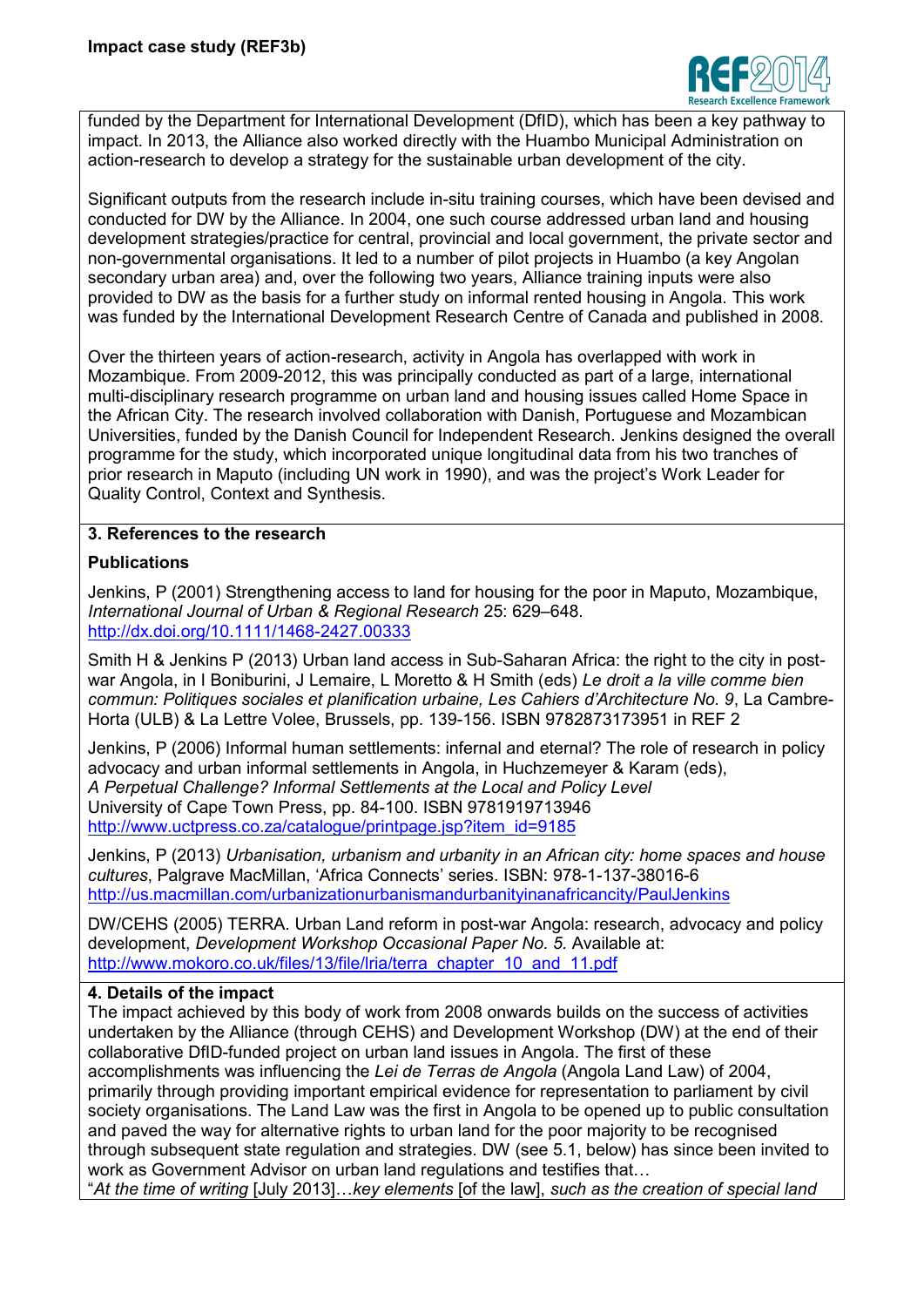

*reserves, have been implemented at a wide scale across the country*".

Subsequent to the new regulations being published, there still remained extremely limited professional experience and capacity in urban land development in post-conflict Angola, both within government and the private sector. There was therefore a need to build on the opportunity for real change provided by the new regulations through demonstration in practice. The in-situ training that DW and the Alliance provided for stakeholders from government, the private sector and NGOs in 2005-2006 led, by design, to a number of pilot projects in urban development; implemented initially by DW for the Provincial Government in Huambo, and followed by further urban expansion and development, continuing up to the present day. Described by a representative of the World Bank (see 5.2) as "*extremely important 'learning-by-doing' for the government of Angola*", these include Camussamba in Fátima and a housing reserve in Calima.

As corroborated by [text removed for publication] DW (see 5.1), the capacity building strategy developed jointly by the Alliance and DW has been "*very effective*" and "*resulted in the implementation of land management and housing demonstration projects in five provinces and the training of administrators and technicians from over 40 municipalities from 15 of Angola's 18 provinces. Demonstration projects implemented by DW with advice from CEHS in the province of Huambo have introduced real changes in* [the] *practice of land management. The municipal administration of Huambo has developed a set of administrative procedures based on the principle of incremental land tenure improvement* [and] *introduced "occupation licences" that provide families with security of tenure and allow them the time to obtain full titles*."

The Alliance's CEHS has been described by Huambo's [text removed for publication] Urbanism, Planning and Environment as "*important partners for the Municipal Administration*. [Together with DW] *they are assisting* [us to] *modernise urban management in the city, implement more proactive planning and increase land use control*" (see 5.3). Impacts include DW being awarded funding from the United States Agency for International Development to prepare a Draft Operations Manual on land rights, published in May 2008 as the *Formalization of Land Rights in Rural and Peri Urban Settings in Angola*. In addition, Dutch Embassy funding (2007 to present) has enabled DW to replicate the experience in other provinces, leading to: the development of a manual which is now in its 3rd edition (2011) and has been used for training several hundred government staff in Bie, Huambo and Benguela and at the National Training Institute for Local Administration; the creation of a 2,000+ item, virtual library on urban land issues in Angola [\(www.bibliotecaterra.angonet.org\)](http://www.bibliotecaterra.angonet.org/); and the piloting of purpose-designed (open source) cadastral software to better facilitate land use control by local government.

Because they offer opportunities for a planned alternative to peri-urban sprawl, urban expansion plans have attracted private sector development. Strategic planning work for DW by the Alliance (through CEHS) in Edinburgh in 2010 directly stimulated the 'spin off' of successful new private sector enterprises, for example, Pafil Ltd and Navimbuando Ltd, the latter now the only local company in central Angola offering services inclusive of topographic survey, the design of new urban layouts and the demarcation of plots. As well as operating commercially, these companies also work for provincial and local authorities in new urban development, land use management and infrastructure provision. As a result of these activities, urban residents, newly empowered by land rights, feel more secure in their homes and are more likely to invest, both economically and emotionally, in their properties and wider neighbourhoods.

Although the planned upgrading of existing neighbourhoods is more of a challenge, it remains a priority, including for local government. In June 2013, Jenkins and Smith were invited by Huambo City Administration to assist in devising a strategic action plan for urban development, including the recognition of land rights for existing residents. Previously, in 2012, Jenkins had assisted DW plan scaling-up urban land projects to programme level, with the local authority requesting strategic planning assistance. In addition, at national level, in September 2011, Jenkins was invited as one of only five international experts to contribute to a workshop organised by the United Nations, local NGO, HABITAT Angola, and the Angolan Government on formulating urban development strategy,